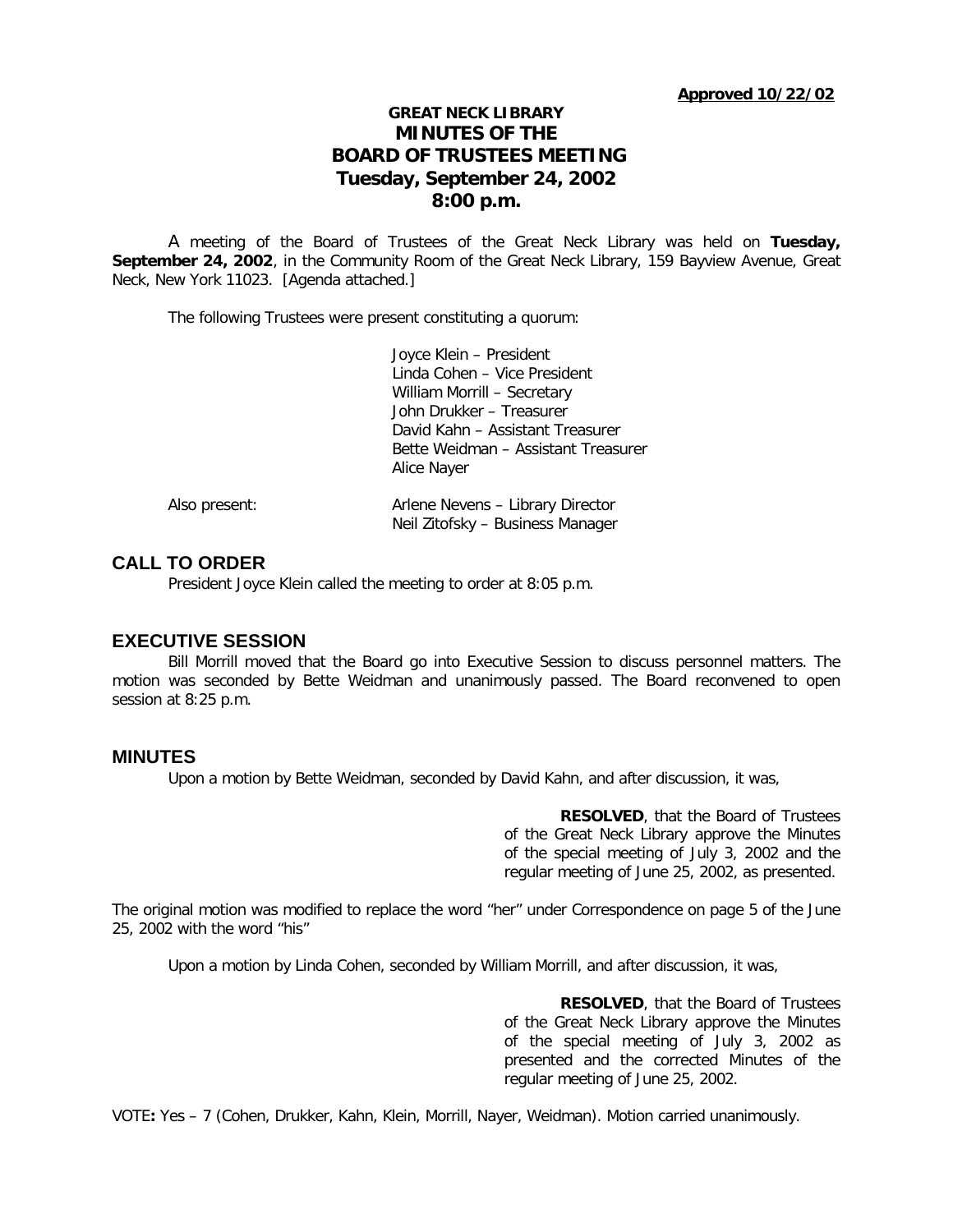## **TREASURER'S REPORT – PERSONNEL REPORT**

During the month of June 2002, revenue received was \$917,570. Total expenses were \$491,323. During the month of July 2002, revenue received was \$15,260. Total expenses were \$515,335. During the month of August 2002, revenue received was \$22,369. Total expenses were \$498,230.

At the close of business, August 31, 2002, total operating fund holdings were \$2,397,333, which were on deposit at HSBC and The Bank of New York, and in Petty Cash funds at Main and the Branches. This compares to an August 31, 2001 balance of \$2,792,206.

Additionally, the balance of the Main Building and Special Services fund was \$1,499,427; the Automated Library fund was \$130,267; the Restricted Gift fund was \$44,989; the Branch and Special Services fund was \$128,351. These funds totaled \$1,803,034 on August 31, 2002. The August 31, 2001 total was \$1,446,424.

Upon a motion by John Drukker, seconded by Linda Cohen, and after discussion, it was,

**RESOLVED,** that the Board of Trustees of the Great Neck Library accept the September 24, 2002, Treasurer's Report with the Personnel Changes of June 21, 2002 through September 18, 2002.

VOTE**:** Yes – 7 (Cohen, Drukker, Kahn, Klein, Morrill, Nayer, Weidman). Motion carried unanimously.

Upon a motion by John Drukker, seconded by Alice Nayer, and after discussion, it was,

**RESOLVED,** that the Board of Trustees of the Great Neck Library authorize the Treasurer to pay the persons named in the Check Register dated August 17, 2002 through September 19, 2002, Paid-Checks numbered 25371 through 25474 and To-Be-Paid Checks numbered 25475 through 25570, the sums set against their respective names, amounting in the aggregate to \$301,299.96.

Public Comment: Marietta DiCamillo

VOTE**:** Yes – 7 (Cohen, Drukker, Kahn, Klein, Morrill, Nayer, Weidman). Motion carried unanimously.

### **Budget Line Transfer**

Upon a motion by Linda Cohen, seconded by John Drukker, and after discussion, it was,

**RESOLVED,** that the Board of Trustees of the Great Neck Library authorize the operating budget line-transfers as detailed in the 2002 Budget Reallocation Worksheet dated September 10, 2002, a copy of which is to be appended to the Minutes of this meeting, as well as to the copy of the 2002 Budget maintained on file for the public at Main and the Branches.

VOTE**:** Yes – 7 (Cohen, Drukker, Kahn, Klein, Morrill, Nayer, Weidman). Motion Carried Unanimously.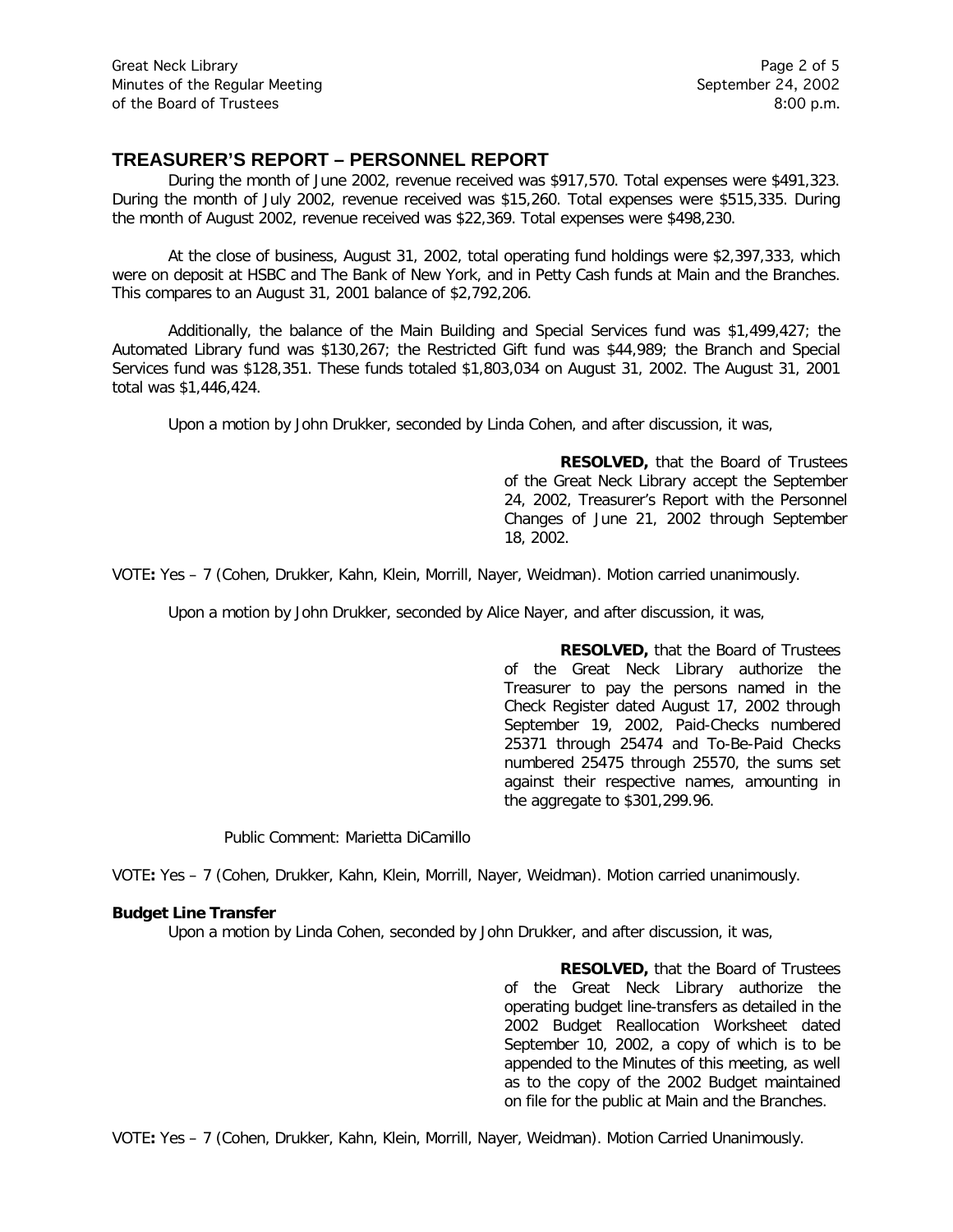## **REPORTS**

**Director's Report** (attached hereto).

### **Main Building Committee** (attached hereto).

Representatives from The Dormitory Authority will be meeting with the Building Committee on October 10, 2002 to provide information on funding for the building project. Interviews for construction firms will be scheduled.

Public Comment: Mayor Robert Bernstein (Village of Lake Success)

### **Branch Committee**

The Branch Committee met on September 18, 2002 at the Lakeville Branch Library. Committee Chair, William Morrill presented the highlights of the meeting.

# **OLD BUSINESS**

### **October 2002 Election - Candidates**

Secretary Morrill presented the Nominating Committee's slate of Candidates: Board of Trustees – Joyce Klein and Bette Weidman for four-year terms ending 2007. Nominating Committee – Lawrence Gerzog and Doris Master for three-year terms ending 2006 and Marjorie Kurcias for a two-year term ending 2005. No independent nomination petitions were filed.

### **Insurance**

Upon a motion by Linda Cohen, seconded by John Drukker, and after discussion it was,

**RESOLVED,** that the Board of Trustees of the Great Neck Library renew its liability/property, automobile and umbrella insurance policies for the period September 1, 2002 through September 1, 2003 with Utica Insurance Companies, as presented by A.C. Edwards in their proposal dated September 16, 2002, for a total cost of \$40,104 to be charged to the Property/Liability Insurance line of the operating budget.

VOTE**:** Yes – 7 (Cohen, Drukker, Kahn, Klein, Morrill, Nayer, Weidman). Motion Carried Unanimously.

## **NEW BUSINESS**

### **Internet Policy Revision**

Upon a motion by Alice Nayer, seconded by Linda Cohen, and after discussion it was,

**RESOLVED,** that the Board of Trustees of the Great Neck Library approve the attached changes to the Great Neck Library Policy Manual, specifically regarding Sections 600-10 (e), Internet Use Policy.

Public Comment: Karen Rubin, Emanuel Kline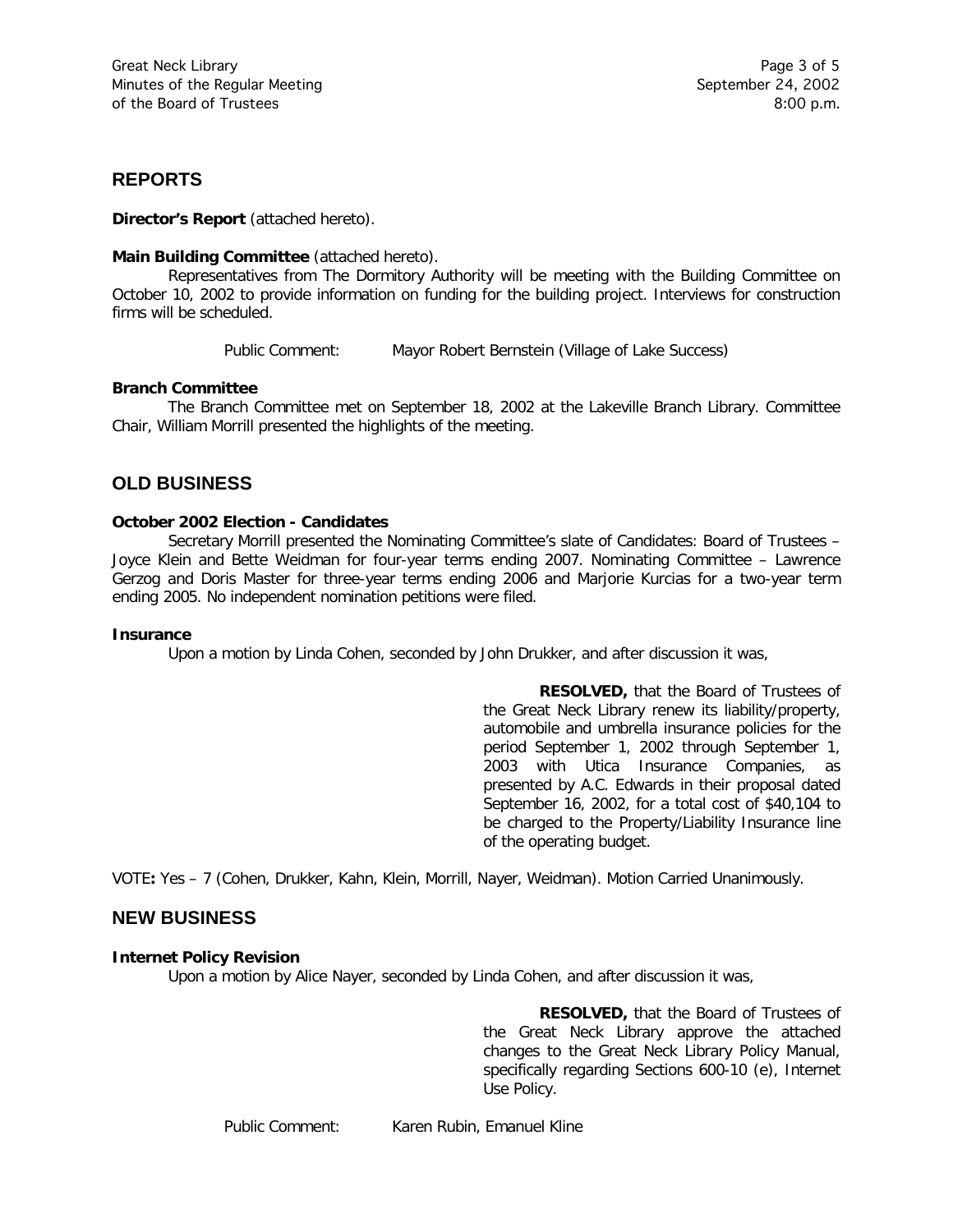VOTE**:** Yes – 7 (Cohen, Drukker, Kahn, Klein, Morrill, Nayer, Weidman). Motion Carried Unanimously.

#### **Excessed Equipment**

Upon a motion by Bette Weidman, seconded by David Kahn, and after discussion it was,

**RESOLVED,** that the Board of Trustees of the Great Neck Library declare the items listed on the appended schedule excessed and authorize the Director to dispose of same in an appropriate manner.

Public Comment: Marietta DiCamillo, Emanuel Kline

VOTE**:** Yes – 7 (Cohen, Drukker, Kahn, Klein, Morrill, Nayer, Weidman). Motion Carried Unanimously.

### **NLS Plan of Service**

The Nassau Library System is required by the State Department of Library Development to submit a Plan of Service. The Director of the Nassau Library System developed an interim plan. At an Area Trustees meeting to be held at the Port Washington Library on October 2, Library Board can air their concerns and ask questions about this plan. Revisions will be made to this plan, if necessary, and then resubmitted to the NLS Board at their October meeting for approval.

Public Comment: Karen Rubin

### **Assistant Director Contract**

Upon a motion by William Morrill, seconded by Linda Cohen, and after discussion it was,

**RESOLVED,** that the Board of Trustees of the Great Neck Library approve the appointments of Laura Weir as Assistant Director effective October 7, 2002 and authorize and direct the President to execute a Letter of Employment between the Board of trustees and Ms. Weir for a period from October 7, 2002 through December 31, 2005.

Public Comment: Mayor Robert Bernstein

VOTE**:** Yes – 7 (Cohen, Drukker, Kahn, Klein, Morrill, Nayer, Weidman). Motion Carried Unanimously.

### **Branch and Special Services Fund Expenses**

Upon a motion by Bette Weidman, seconded by Linda Cohen, and after discussion it was,

**RESOLVED,** that the Board of Trustees of the Great Neck Library authorize the purchase of shelving from Library Records and Management for a total not to exceed \$7,500 to be charged to the Branch and Special Services Fund.

Public Comment: Marietta DiCamillo

VOTE**:** Yes – 7 (Cohen, Drukker, Kahn, Klein, Morrill, Nayer, Weidman). Motion Carried Unanimously.